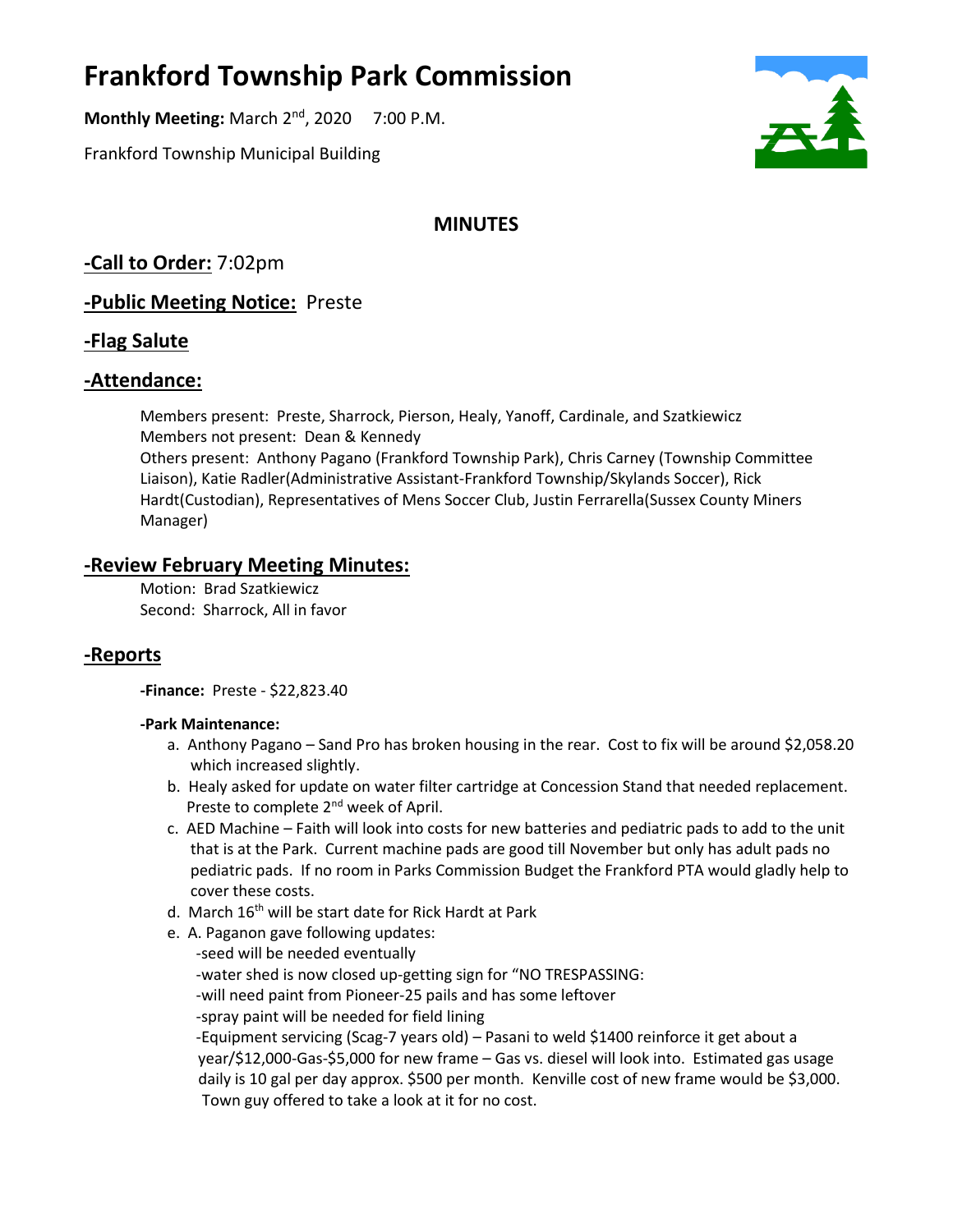#### **-Rental Houses:** Sharrock

- 1. 166 Gunn no updates
- 2. 167 Gunn Waiting to fix ceiling/reached out to Ken Barry.
- 3. 30 Golf no updates

-Township Committee Liaison: Chris Carney

## **-Public Comment/Participation** – No Public Comments

### **-Unfinished/Old Business:**

- 1. Green Up Day Planning/scheduled for Saturday, March 28<sup>th</sup> with a Rain Date of Saturday, April 4<sup>th</sup> - Opening Day scheduled for April 25th 2020.
	- a. A. Pagano- Green Up Day Items to be completed:
		- -Batting Cage Net, Soccer Nets, Mulch, Flowers, Raking Clay, Field Layouts(Anthony&Derek), door latch, electric for bathroom. He already moved blocks by garage, baseball shed cleared out. Baseball donation will need clay-10 Ton \$650.
	- b. April  $7<sup>th</sup>$  cherry picker lift will be brought to fields
	- c. Pierson will get mulch
	- d. Ask K. Radler to send out an email and Facebook announcement to get travel teams to attend for help.
	- e. C. Carney will get flowers
	- f. F. Cardinale will look into the men's bathroom for electric.
- 2. Representation by Park Commission member at Open Space Committee Board for 2020
- a. Parks Commission Representative to attend next monthly meeting to discuss help needed for irrigation on fields at Frankford Park and/or assistance for bike trails. Faith Healy attended on Feb.  $6<sup>th</sup>$  to ask for help with irrigation. Bike trails were not brought up at this time. Frank Cardinale offered to attend next Open Space Committee Meeting as he and Faith will share attendance at their monthly meetings.
- 3. Safety Stickers/Playground-\$150 K. Sharrock will order
- Motion: A. Pierson

Second: B. Szatkiewicz/All in favor

#### -**New Business/Items of Discussion:**

- 1. New Field Use Applications:
	- a. Field 9 Mens Soccer use 2020
		- i. 5-7 home games from April 5<sup>th</sup>-8<sup>th</sup>. Depending on seeding might need to be mid-Aprilfield needs time to grow. League will try to push games out and can use field 4 if needed. Representatives attended the meeting to give details.
	- b. Kevin Fenlon-Captains June 22-Aug  $12<sup>th</sup>$  6-8pm. Skylands Sports (coaches would need to be there) and their Insurance would have to be given.
	- c. Justin Ferrarella/Manager from Sussex County Miners-Skylands asked for field use for Traveling Baseball Teams April thru Fall for 3 Teams. Looking for use on Sundays but the schedule isn't yet available. Apologized for the October incident that occurred at Frankford Park that included his teams and Parents. Assured that their Owner was made aware of this incident and that they won't let it happen again.